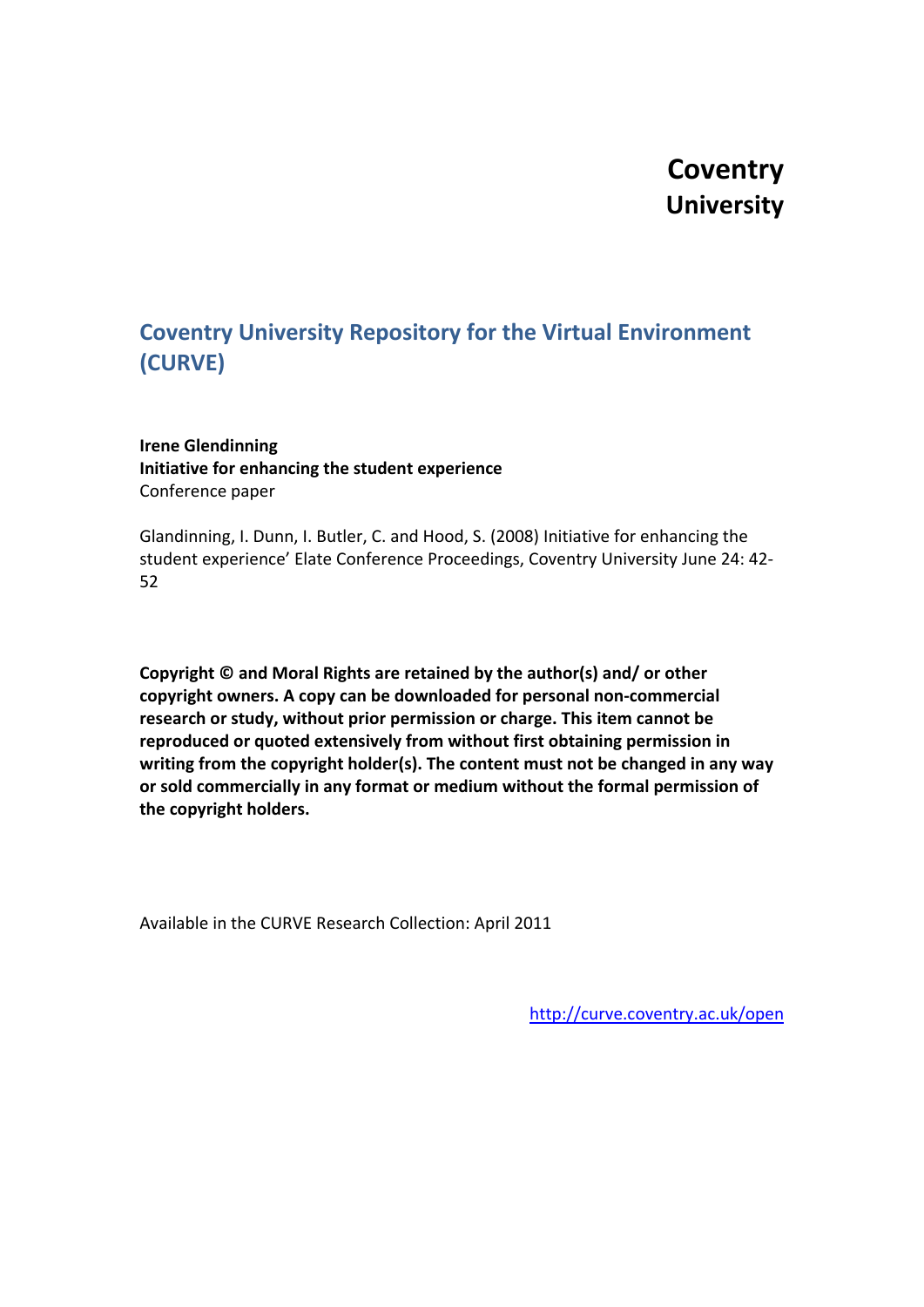# Initiative for Enhancing the Student Experience

## Irene Glendinning, Ian Dunn, Claire Butler, Steven Hood, Faculty of Engineering and Computing

## *Abstract*

A Student Experience Enhancement (SEE) Unit, the first team of its type within Coventry University, has been established in the Faculty of Engineering and Computing. Through this paper the SEE team members aim to disseminate information about the Unit to other people interested in improving student support systems and particularly people considering embarking on similar initiatives.

The diverse drivers for the formation of the Unit are explored in this paper. The overriding aims are to improve the level of student satisfaction, make the Faculty a more pleasant place for study, enhance and enrich achievement and help to improve retention, by providing an appropriate level of support to serve the needs of different types of learners. It is intended that through a different type of engagement with students and staff to identify major roadblocks and minor inconveniences alike, and then to seek resolution.

The SEE team aims to explore different modes of engagement that will provide effective access to information about what "students", (more precisely, members of the EC Faculty Learning Community), perceive as good and bad about their relationship with Coventry University. However in order to bring about any necessary positive changes to services or systems, it is also essential for the Unit to communicate effectively with other people that can impact on experiences in the course of the "Student Journey". The SEE team relies on information, expertise and knowledge, from all types of University staff, but particularly people that have a student-facing role, both inside and outside the Faculty.

The paper summarises findings from initial research and activities that have been conducted by the Unit and provides some feedback on the experience of operation to date. There will be discussion of models designed to categorise aspects of engagement and highlight possible problem areas for the Unit to target. The paper will set out planned modes of operation for the SEE Unit and predict future directions.

**Key words:** Student Experience, Student Advocacy, Learning Enhancement, Student Journey, Student Services, Higher Education, Engineering and Computing

## *Background to the initiative*

This paper documents the progress and reports on innovative aspects of the initiative to establish a faculty level Student Experience Enhancement (SEE) Unit. The Unit in Coventry University's Faculty of Engineering and Computing (EC) was established in early 2008. The overarching mission for the Unit is to facilitate improvements to the provision of student services and support for the EC Faculty learning community, both within the Faculty and elsewhere in the University.

This is the first dedicated student experience unit for Coventry University, but other parts of the University may have such functions embedded elsewhere, typically in the programme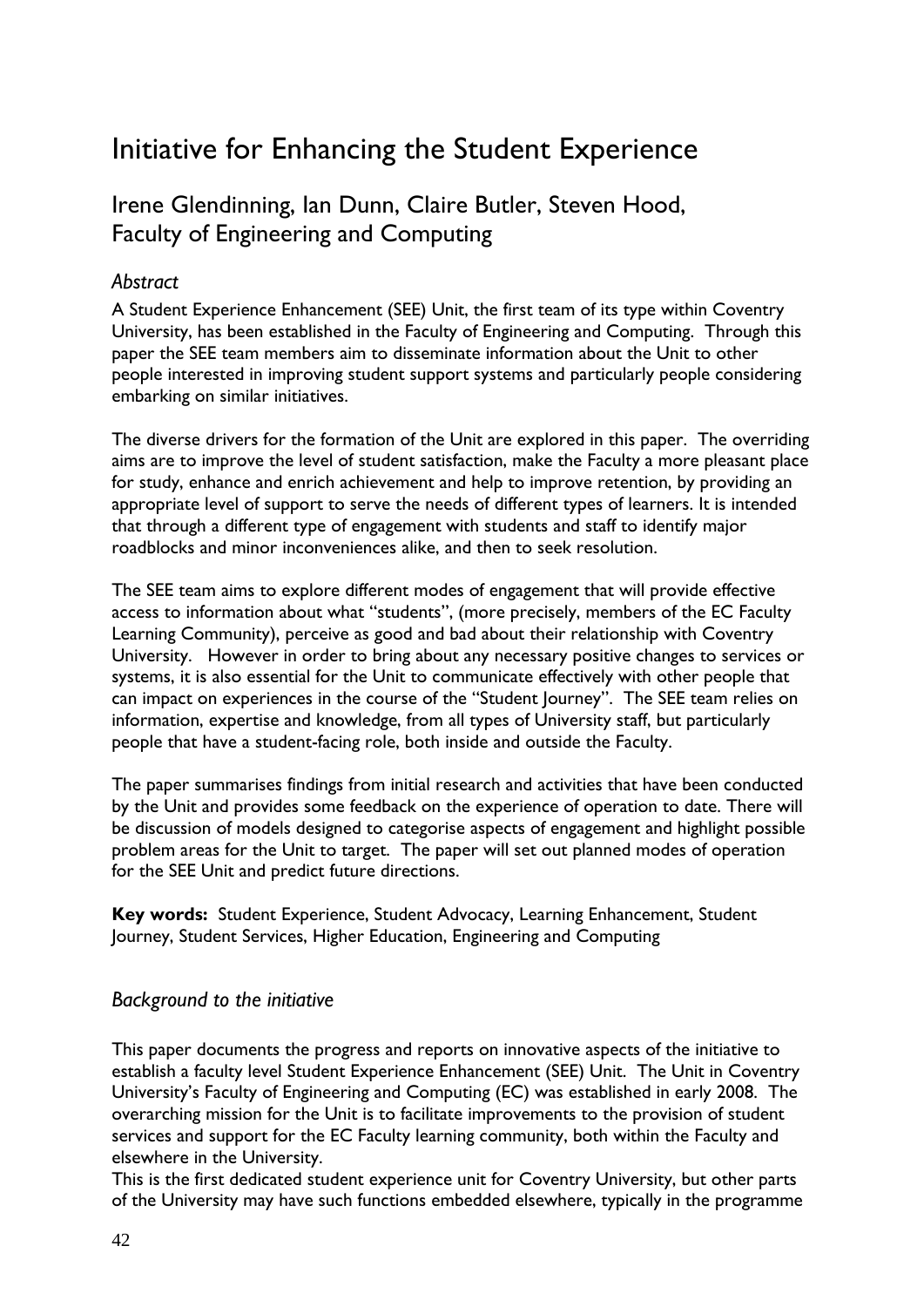management teams. Many other universities already support similar specific activities, either locally within faculties or as part of the central student services. It is anticipated that the approach adopted by the SEE team and the lessons learnt in the process, could be of value to other faculties within the University and other educational institutions contemplating similar initiatives.

The Student Experience Road Map provides an initial overview of the scope of the Unit's activities (Figure 1), attempting to categorise different facets of the student experience. This model is being refined and developed as the SEE team itself develops and matures. As the Road Map describes, the SEE Unit is concerned with any aspect of the student experience and all stages of the Student Journey. Although the central "enrolled student" processes dominate the model and will be the main focus of initial activities, the Road Map deliberately includes the outlying Student Journey categories of Enquirer, Applicant, Graduate and Alumnus as members of the Faculty community. It is important to recognise that communication with a university during all stages of the Student Journey can influence many aspects of the university's success, including reputation, admissions targets, retention and achievement.

Strategic aims of the SEE Unit are to

- establish and operate the Student Experience Enhancement Unit in the EC Faculty, for the benefit of all members of the Faculty's learning community;
- encourage a student centred approach and culture within the EC Faculty;
- raise awareness of issues, identified from a wide range of sources, that impact on the learning community associated with the Faculty;
- consult with stakeholders in order to design and implement improvements to systems, practice and services within the Faculty;
- influence the wider University community to adopt a similar culture to that aspired to for the Faculty.

Strategic objectives of the SEE Unit are to

- establish a working protocol for the team by exploring examples of good practice elsewhere;
- proactively investigate all aspects of the student experience, phased over time according to the available resource, both utilising available evidence and by commissioning new surveys, to identify potential problem areas;
- provide a student advocacy service, responding to requests for help and support for all types of student problems, arising from staff, students or external agencies, as the need arises;
- actively liaise with members of the Faculty, including staff and students, to improve any systems and procedures that impact negatively on the student experience;
- directly or indirectly as appropriate, liaise with units and individuals outside the Faculty to promote and influence changes aspiring to excellence for the experience of all types of student inside and outside the Faculty

To set the context for this initiative, there follows a brief account of the background and history about the EC Faculty. This is followed by an explanation of the different modes of operation for the team.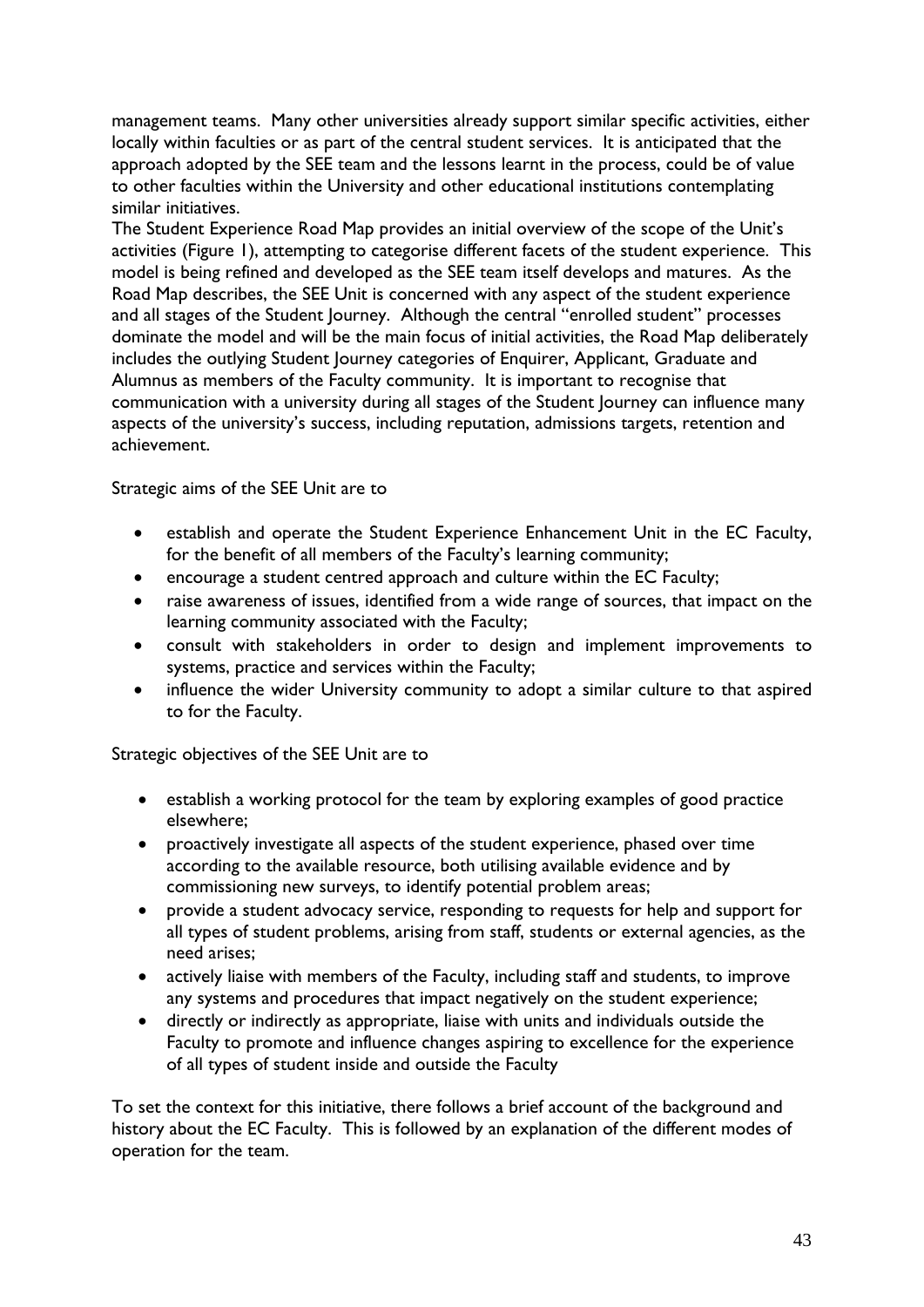## *Faculty Context*

The Faulty of Engineering and Computing at Coventry University has over 4,000 enrolled students (about 3100 full-time equivalent), making up about a quarter of the University's population and about 350 staff. The Faculty was established in 2005 by merging the entire School of Engineering, School of Mathematical and Information Sciences and the Built Environment portfolio from the School of Science and the Environment. Since that time there have been many changes to management, organisational structures, programmes and systems, some internal Faculty decisions and others arising from central University policy changes. Unsurprisingly, different parts of the Faculty are now spread across many buildings within the City centre campus, which is not ideal for communication or management purposes.

Significant funding amounting to  $£60$  million, has been secured to provide a new building, and developments to an existing building, for the Faculty, with expected completion in 2011. It is essential that the facilities in the new structures are appropriately thought through to meet the expected teaching and learning requirements from 2011 onwards. This provides an ideal opportunity to review all aspects of the Faculty's provision, particularly teaching and learning, and to design the new building according to the emergent strategy.

Members of the Faculty's Learning, Teaching and Assessment advisory group are serving as champions for development of an innovative approach to teaching and learning, known as Activity Led Learning (ALL) (see Annex 1), by mediating and consulting across the different parts of the Faculty, conducting research and leading pilot studies into ALL (Wilson-Medhurst, 2008). The internal pilot studies in different subject areas are helping to identify what practices work well in particular types of learning situations within the Faculty's own provision.

In parallel the Faculty's future direction is being influenced by visits to Universities in different parts of the world, including Europe, USA and Australia, where Problem Based Learning (PBL), and other approaches embraced by the ALL approach, have been successfully adopted. In this way the Faculty policy is being developed, in part by learning from the experience of other universities with similar approaches.

The SEE Unit was founded as an essential part of the Faculty strategy towards a student focused approach, during the early discussion and initial development of the new teaching and learning strategy. The philosophy behind both initiatives is based on a culture of continuous improvement, which will be discussed later in this paper.

## *SEE Unit*

The Unit is based in the External Relations area of the Faculty. Initially just three permanent members have been assigned to the SEE Unit, a Finance Liaison Officer, a Faculty Assistant Registrar and an Academic Manager for Student Experience, each normally takes the lead on issues within their area of expertise, but the team functions together to provide mutual support and build the intelligence. Student ambassadors will be employed as required to support the Unit's activities. Many other agencies and individuals, from inside and outside the Faculty, are being consulted and involved as appropriate. The Academic Manager for Student Experience coordinates the team's activities. Oversight for the Unit is provided by the Associate Dean (External).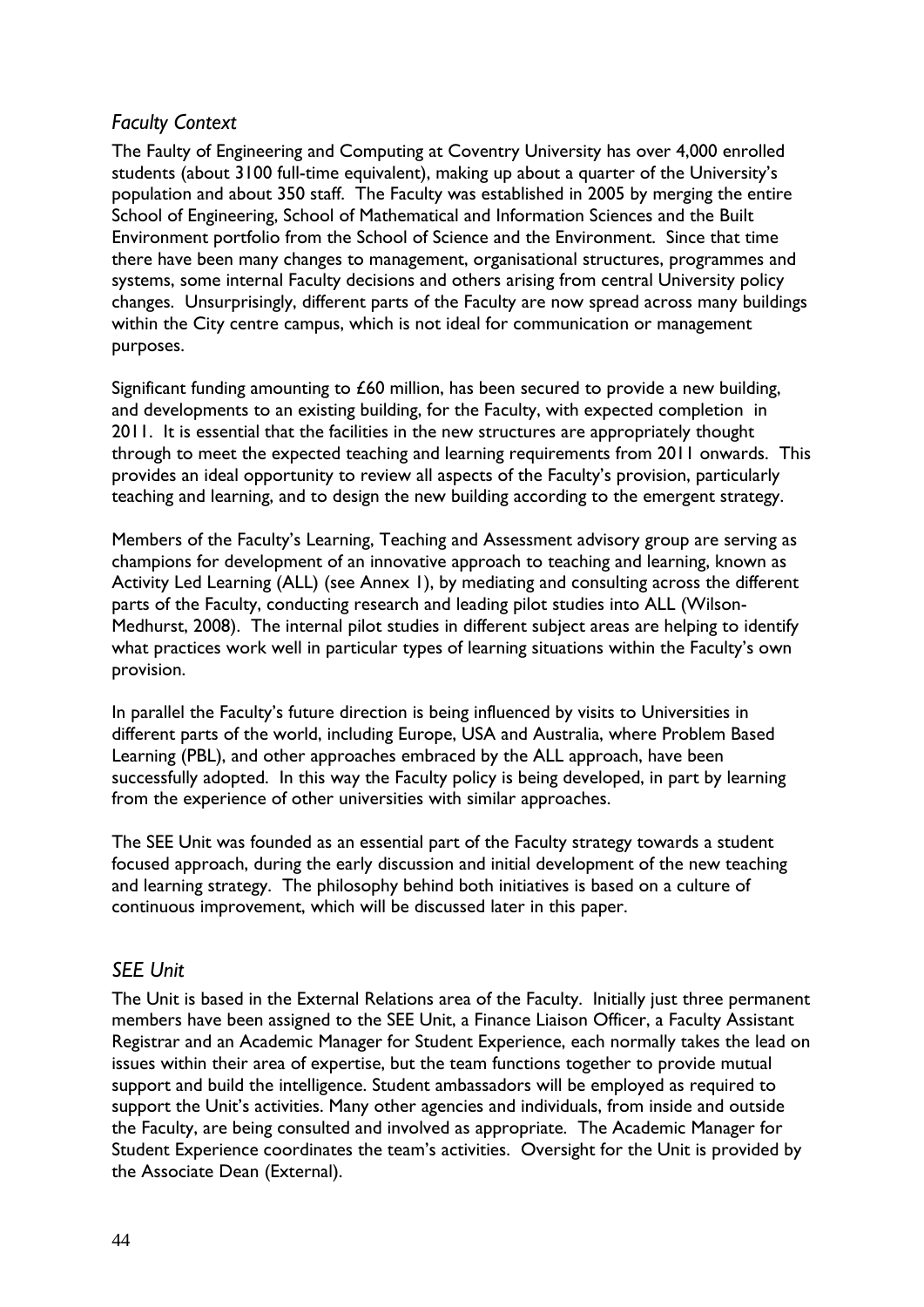The team works in three ways: firstly providing a student advocacy service; secondly negotiating and mediating on known prioritised issues to achieve long term improvements; thirdly, proactively seeking information from a wide range of sources to identify and investigate good practice and problem areas, which will be utilised to inform Faculty policy and to drive changes to systems and practices. The three modes of operation are described in more detail below.

#### **Responsive**

The Unit provides a **Student Advocacy** service for assisting students and staff with difficult problems that arise, a "rapid response unit". Evidence arising from ad hoc problems may point to wider systemic defects and therefore may contribute to longer term planned and pro-active activities.

The Advocacy service serves to support, supplement, enhance and strengthen existing support provision. Staff and students are encouraged to use the Unit for

- referral for support for specific issues that fall outside the normal remit of programme support;
- recording ineffective processes or problem areas that impact on the student experience;
- investigations involving surveys of staff or students;
- procurement of external services or support from external agencies and organisations.

#### **Planned**

Maintenance of a prioritised list of documented problems and agreed activities, typically informed by the student and staff feedback, arising from the advocacy service, surveys, CCC's, staff suggestions;

Investigation of problems raised and consultation about good and poor practice, problems, suggestions;

Negotiation and mediation about proposals for corrective actions and longterm improvements to systems and processes;

On-going change management, monitoring and evaluation.

#### **Pro-active**

Organisation and management of events, surveys, interviews and focus groups to identify areas of weakness and strength in all areas of the student experience; Construction and proposal of strategies for new working practices and system improvements;

Promotion and support for timely adoption and implementation of improvements to systems and procedures that affect any aspect of the student experience.

Investigation of potential sources for scholarships, bursaries, prizes and other opportunities, such as student competitions;

Organisation of events that contribute towards enhancement of the student experience;

Initiation of contacts with external agencies and organisations to promote the Faculty provision and facilities and to support recruitment.

The team members liaise with other parties, inside the Faculty, elsewhere within and outside the University, that have interest in the areas of concern or can help to bring about positive change in any student focused matter.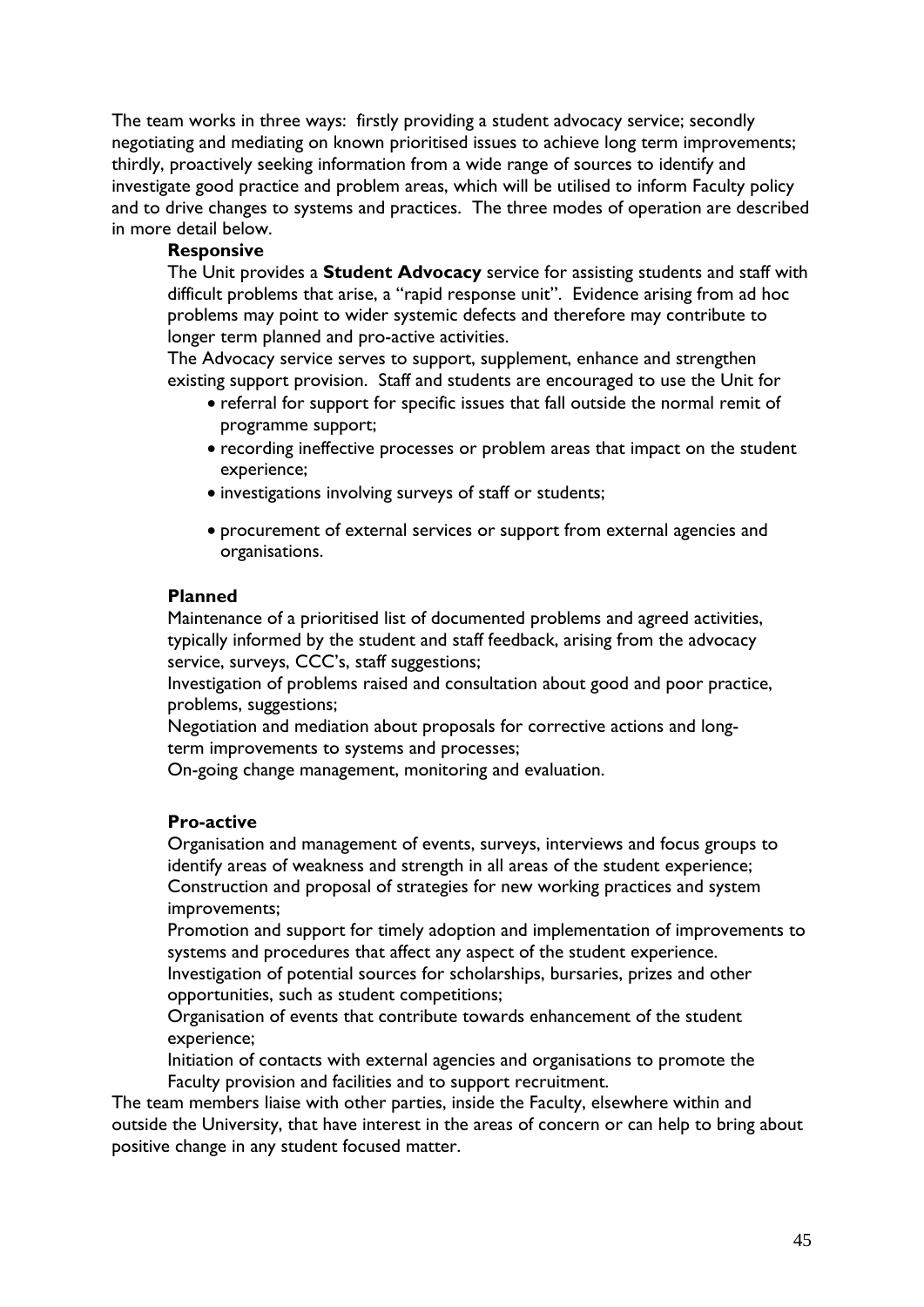### *Activities to date*

The Financial Support Officer was an early pioneer for the SEE Unit, having successfully operated in support of students with financial difficulties since January 2005. The effectiveness of this financial advocacy service was part of the inspiration for the formation of the SEE Unit, of which he is a key team member. It is worth reflecting here about the mode of operation and evidence of success of this service.

The financial advocacy service within the Faculty was the first of its kind within the University. The motivation was to reduce the Faculty debt provision through early engagement with the students and or their sponsors to resolve problems with tuition fee payments and invoices. This service provided staff and students with a viable contact point within the Faculty and the tuition fee debt provision has decreased significantly year on year since it was introduced. The success was based on providing one to one consultation with the students. The sensitive nature of the casework necessitated the utmost discretion and confidentiality to ensure privacy and gain trust. It became quite evident that students would seize this opportunity to discuss other issues causing concern, which lead to the formation of the SEE unit.

The Faculty financial advocacy service continues to liaise with contacts within the University to improve systems and procedures. Solving problems can be a long process due to the complex issues arising, most of which require corrective actions in other areas, typically Student Support, Registry, International Office and central Finance. Communication is ongoing with contacts in these areas to ensure processes become streamlined and increasingly customer focused.

Design of the Student Experience Road Map (Figure 1) was necessary to establish the remit of the Unit and to identify the scope and range of potential activities for the team members. This has been utilised to good effect in discussions about SEE with people both inside and outside the Faculty.

Members of the SEE team and others within the Faculty have spent a considerable amount of time amassing evidence of how other universities operate with regards to the student experience. This has principally involved discussing with Deans for Students or their representatives, the equivalent of Directors of Student Services and in some cases Pro-Vice-Chancellors responsible for the student experience. Other visits have involved a direct discussion relating to pedagogy and the impact on the experience and others an exploration of learning spaces and the impact that they have both on learning and experience.

The following paragraphs provide a few key phrases to summarise views from some of the visits.

Boston University (USA) spend a great deal of effort to engage academic, and other staff, in social engagement with students in the belief that this creates and environment where academic and pastoral issues can be shared more openly.

PACE (USA) have reclassified their student services as an academic area and use for example their housing officers and residence assistants to deliver credit bearing life skills classes. Interestingly the Director of Residences is mandated to be experimental and whilst ensuring good continued occupancy, does not have this as his principal objective. He believes that happy students stay in University residences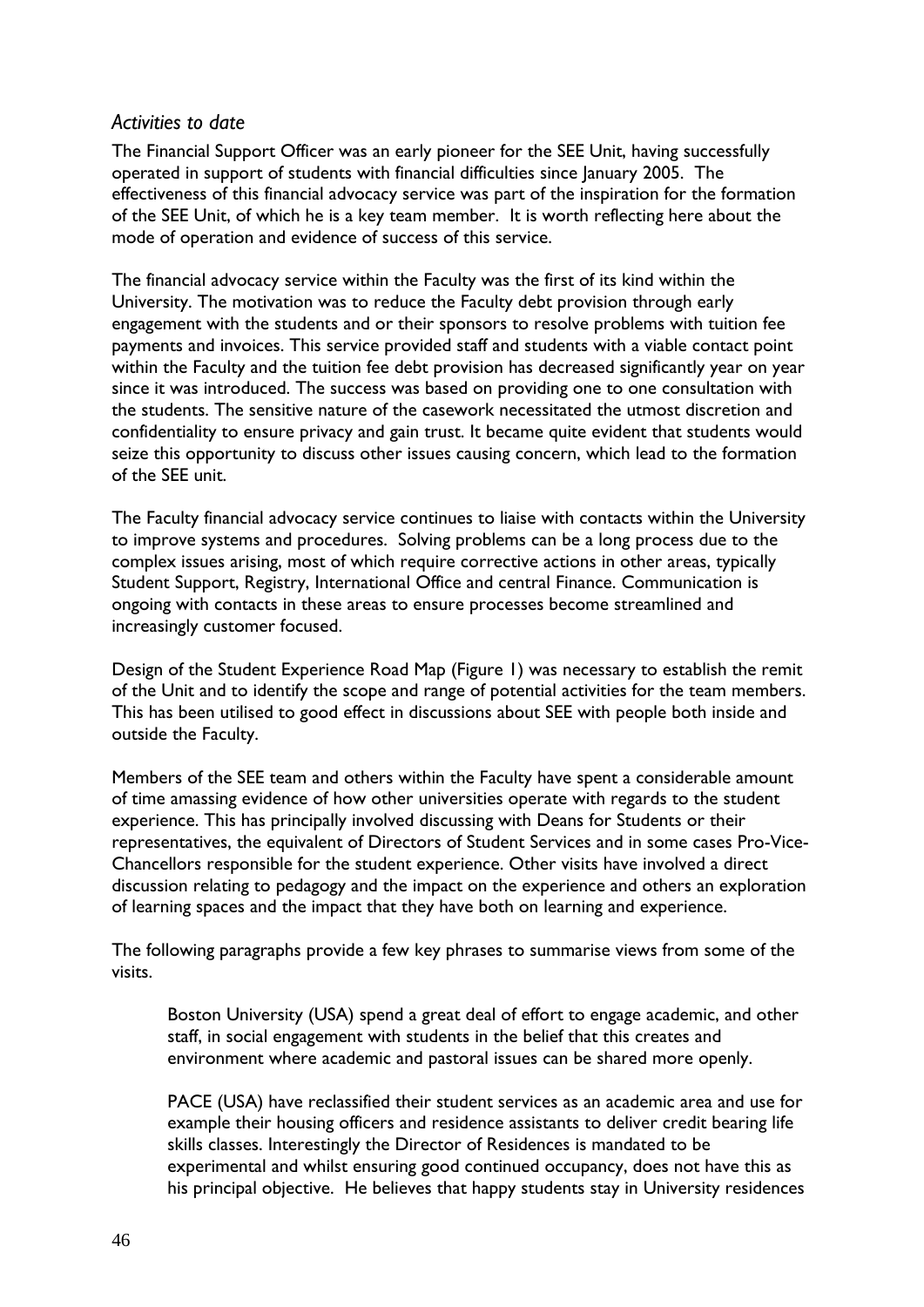and at the University, but has a realistic view about enforcing accommodation contracts. He characterised this with the non-original statement that 'It is easier to ask for forgiveness than for permission'.

NYU (USA) have made sure that their student facing advisors have access to all systems and are trained to respond to all questions, not only their organisational functional responsibility.

Aalborg University (Denmark) organise the curriculum so that their students work on real projects in groups at all levels and stages of their course and provide space for the group to operate, effectively granting them a level of autonomy supported by a project tutor who has both an academic and pastoral role.

Strathclyde University, Department of Mechanical Engineering, form the students into work-groups from day one of induction and the groups then work together for the first three semesters. Lecture theatre spaces have been modified to ensure that the seats are arranged for groups of four people to communicate, an easy tracking mechanism for attendance. The basis for group membership is location in accommodation and social and academic background.

University of Southern Denmark, have adopted a problem based learning approach and have a very realistic view that they are in competition for student time. Specifically the students need to work, live and study and they ensure that nothing is taken for granted.

The University of Massachusetts (USA) have a large team of advisors, often senior students and some full-time employees who are academic advisors to junior students to ensure that their programmes are on-track and indeed that they are on the correct programme.

The University of Queensland (Australia) make use of space to provide a focal point to first year students and provide and academic tutor, the cohort manager, who has an office based openly in the area, ensuring that the students have immediate resolution to pastoral problems. The space also houses subject tutors, again these are senior students, who provide permanence of academic support for common modules. The space is configured in three modes, booths for group work, equipped to a high standard with presentation equipment, café style seating around tables and soft areas which positively encourage the students to rest, but within the University.

SRH Heidleberg (Germany) has designed a teaching building rather like a conference facility, with whole walls of classrooms being glazed. They claim anecdotally that this has resulted in the students having much more pride in the spaces and recognising that they are 'on show' being more 'alert'.

University College Gjovik (Norway) have renovated an old space and turned it around to create a focus and space where students can eat, work and study in groups.

Queen's University (Canada) have made extensive use of learning spaces to encourage group based activity and use students to manage the space for other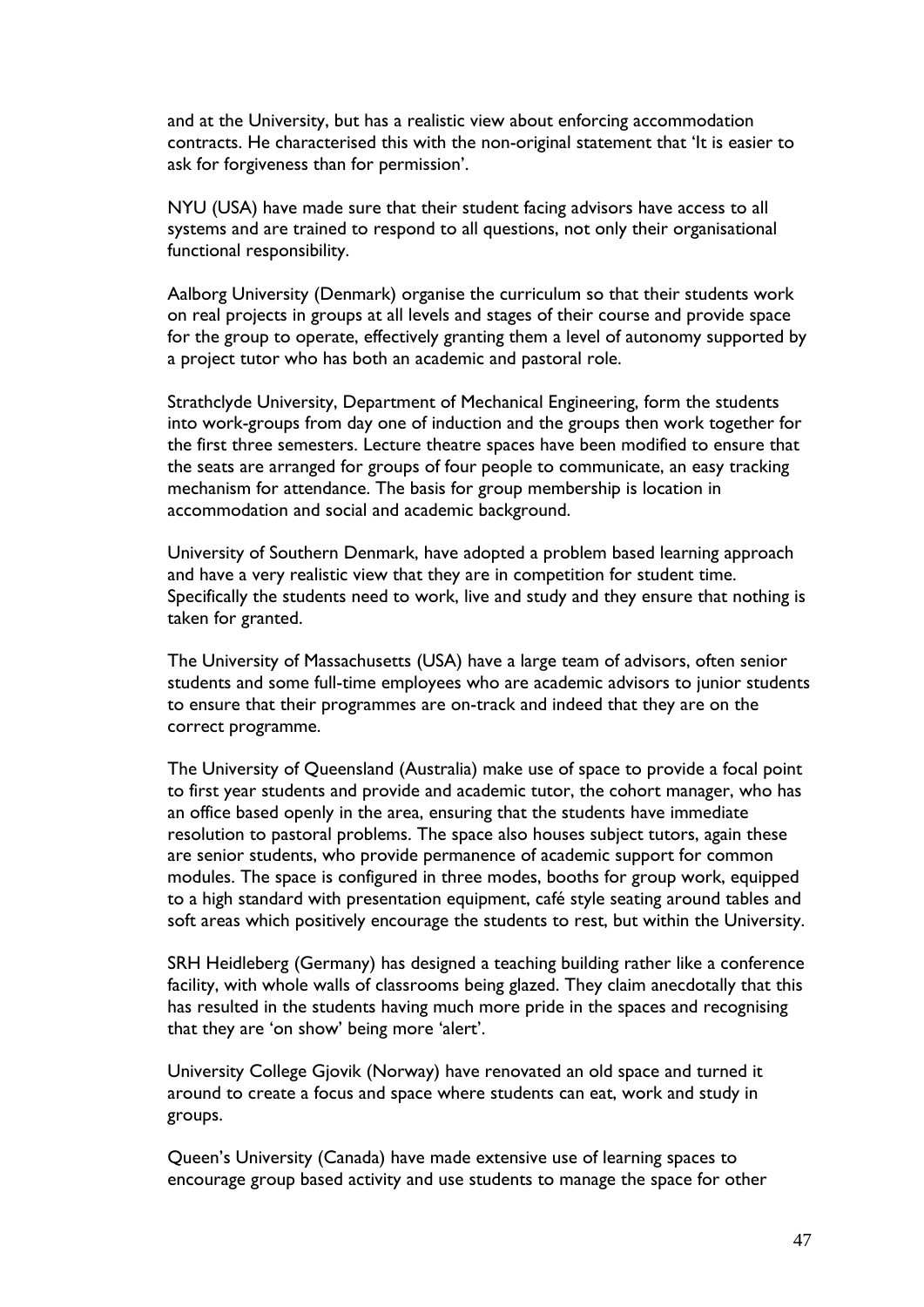students, levels of minor vandalism have been eliminated and students feel much more responsible for their learning environment.

Many other universities have been visited and each has added something to the overall view.

Some organisations outside academia with a good reputation for customer care have been explored by the team members. Although there is a clear distinction between providing a customer focused service culture and student support requirements within a university, there are many areas of similarity and parallels that can be drawn. The organisations being actively investigated include a retailing chain and a local government organisation.

Many existing sources of information about student perceptions have been studied and summarised by the Unit, particularly results from student feedback mechanisms including the annual National Student Satisfaction survey and more detailed local information through Faculty course consultative committees and module surveys. Particular priority is being given by the Unit to target and further investigate any student experience aspects where problems have been identified, for example, all facets of student placements.

The most important intelligence source for the Unit is members of the Faculty's learning community, particularly students and student representatives, but also any Faculty staff that have direct contact with students. It is essential that there is understanding about the Unit's role, but also confidence in the operational aspects and in the team's motives. There has been some awareness-raising within the Faculty about the Unit's purpose and scope of activities at the management level and to some student groups, particularly student representatives. To brief and consult with the wider staff community, a full Faculty awayday about the Student Experience is scheduled in July 2008. The student engagement activities will begin to roll out during student induction week in September 2008.

Few people involved in process improvements would argue that the processes required to manage and deliver changes are as important as the changes themselves. The team members have made a study of a diverse range of change management and improvement models in applied in different contexts to inform their policy about operational engagement.

## *SEE Unit Vision*

The strategy to be adopted by the Unit was largely informed by good practice elsewhere, but was designed to surmount significant obstacles and to address the Unit's resource limitations.

There is a disparity between the time and resources available to the initial SEE team compared to the enormity of the scope of the student experience. Moreover, the team members have other demanding responsibilities that can at times consume time intended to be dedicated to the SEE Unit. To overcome this problem, Student ambassadors (SAs) will be utilised as required for specific activities to supplement resources available to the SEE team, these are carefully selected individuals enrolled on courses in the Faculty who are also employed casually by the Faculty to help with various activities.

From the start of the 2008-9 academic year a student advocacy support desk will be staffed at regular and advertised periods by a team of carefully selected and trained SAs. This is a practice used very successfully at other universities studied by the team, for example PACE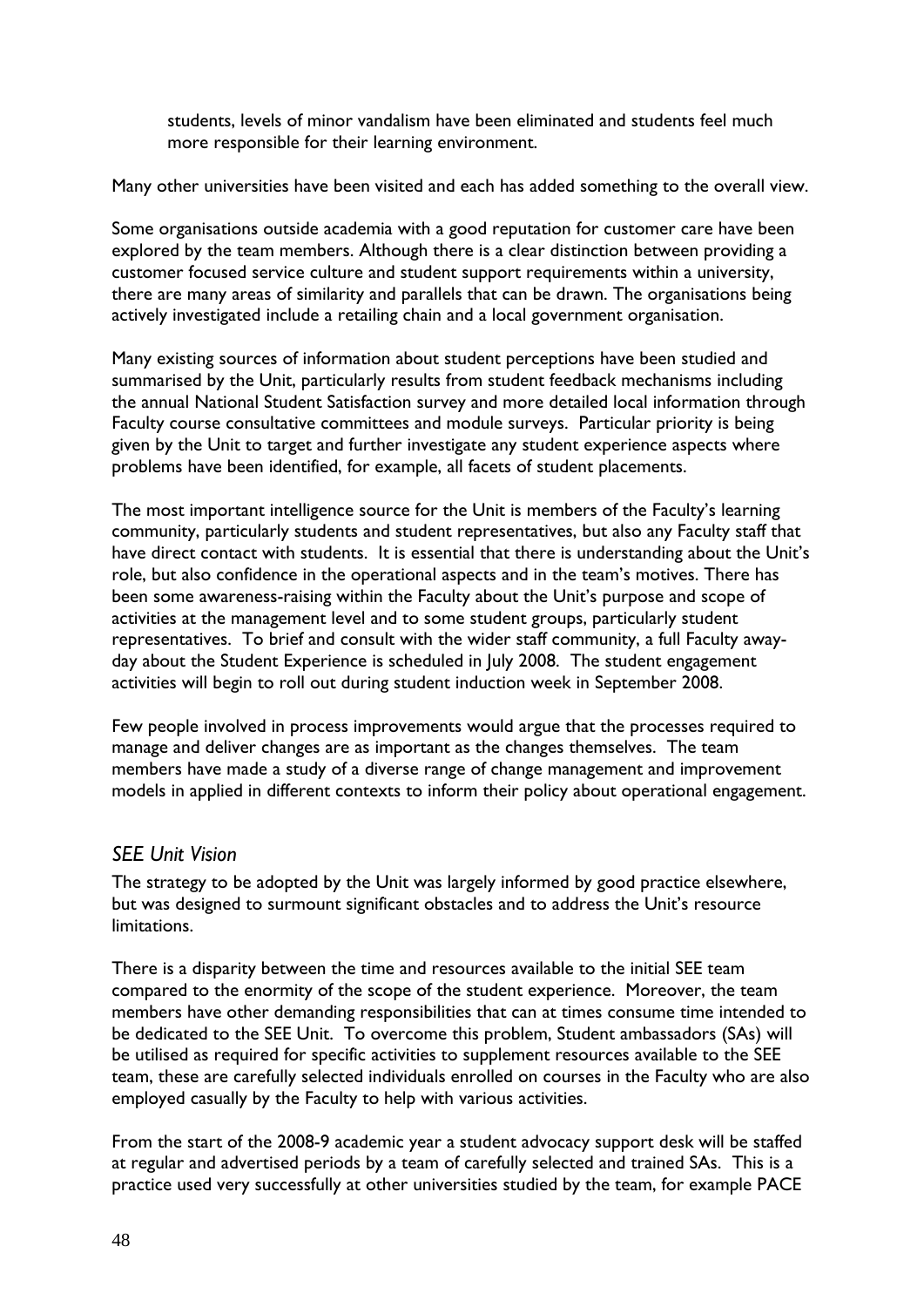(USA). SAs will also be employed to assist the process of consultation to obtain student feedback and with recording and management of the information collected.

In many ways the SEE Unit's mission is about investigation, facilitation, leading to management of change. However no direct authority has been vested in any of the SEE team members to make changes either inside or outside the Faculty. The operational arrangements for the team reflect this reality, but still demonstrate how positive change can be delivered. For the team to gain credibility there needs to be clarity about the team's mission and confidence from the learning community about the ability of the SEE Unit to deliver appropriate improvements and innovations.

Certainly in a higher education context there are many factors that prevent rapid changes. Kolmos and de Graaff compare the management of a university faculty to "the navigation of a super tanker….The inertia of mass precludes any abrupt change of course" (Kolmos and de Graaff, 2007:35). This analogy clearly reflects the experience of the SEE team.

Knoster (Knoster, Villa, Thousand 2000) proposes six elements that must be in place for effective management of change: vision + consensus + skills + incentives + resources + action plan

Knoster asserts that any missing or incomplete element is likely to lead to failure. When attempting to translate this into the context of a university faculty, some of these aspects are easier for an SEE Unit to address than others.

Before any change can be agreed the ownership needs to be identified. The Owner would normally be a senior manager with due authority and budget responsibility. Typically within the EC Faculty this would be an Associate Dean, but complex changes may have multiple stakeholders across different parts of the University. Initial ideas for improvements could be proposed by anyone involved the change process, but need to be developed through negotiation then "sold" to the Owner and other parties involved, by mediation.

Knoster's vision is the emergent idea for the proposed solution. Achieving a consensus within a university context for any plans for changes should involve the consultation process with the Owners and all stakeholders involved, but with particular consideration for learners on different stages of the Student Journey (Figure 1). The SEE Unit's role is to document the problem and the process, facilitate the mediation process and help to create an action plan, fitting this to a realistic timescale. The timely delivery of necessary skills and resources are covered within the action plan and agreed with the Owner and budget holder. This change control model requires the SEE team to monitor the implementation of the agreed change to ensure effective delivery and, if required, introduce minor refinements over the longer term, which would emerge though continuous monitoring.

The remaining element from Knoster's model above, incentives, possibly creates the most difficulty within an HE setting, but could help with the successful delivery of improvements. Within a UK university setting, incentives are unlikely to be in the form of substantial pay rises or promotion for all involved.

Different types of incentive-led approaches to facilitating changes successfully adopted by many organisations outside academia can be applied to HE. The following list suggests how members of the learning community can benefit from the SEE Unit's endeavours.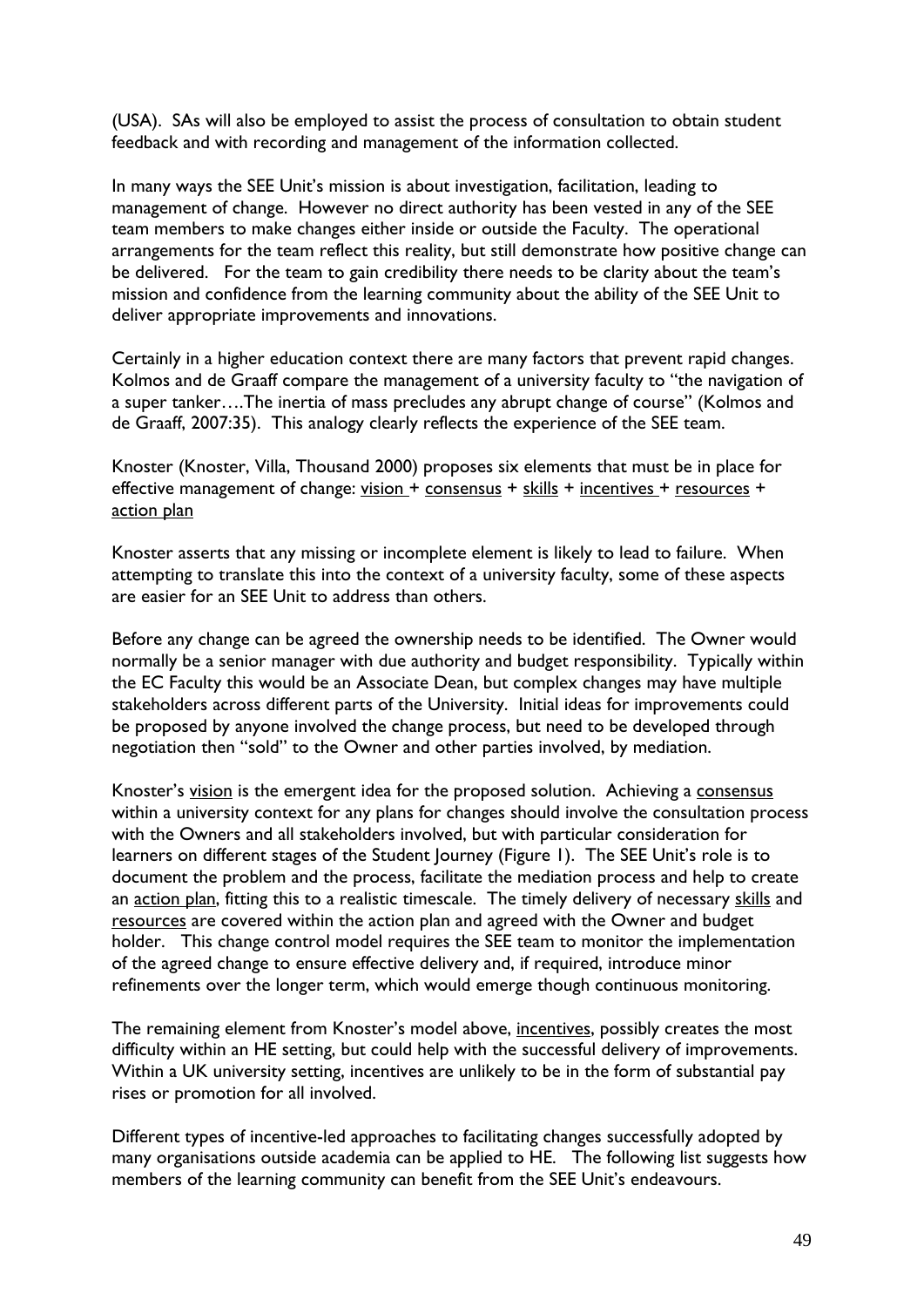- A more collegiate working environment, less stress and hassle;
- Empowerment through involvement in decisions, greater satisfaction about work or study and enhanced feeling of self worth;
- Less disputes about procedures, clearer and more effective processes, better communications resulting in more effective use of available resources and less of a treadmill approach;
- Students would benefit from happier staff: enhanced support and guidance, improved retention and achievement;
- Support and technical support staff and student ambassadors more integrated into the "Community of Learners", more involvement in student support activities;
- Local Faculty successes possibly influence processes in the University as a whole.

The University has responded to a number of drivers in the recent past, which have helped to improve and assure quality and standards. Clearly, the largest influence has been from the Quality Assurance Agency. However there have been other initiatives that have been adopted piecemeal by the University in order to encourage improvements to processes and quality, such as Total Quality Management (TQM) and more recently 6-Sigma. Two different business process improvement approaches have been studied is some detail, by the team. Firstly, as Martin and Arokian (2006) proposed, "Lean Principles" can be usefully applied to HE. Secondly, although rather heavy to adopt wholesale, there are very many relevant aspects to the Capability Maturity Model Integration for Services (CMMI-SVC), currently being developed by the Software Engineering Institute at Carnegie Mellon University. Further discussion of this research is the subject of a future paper from the Unit.

## *Engagement and Operation*

The modus operandi for the Unit relating to the pro-active aspects of the team's role can be summarised in the following eight categories of change management activities:

- 1. Definition and awareness-raising
- 2. Consultation, outreach activities
- 3. Information capture and management
- 4. Analysis, Interpretation
- 5. Identification and documentation of action areas
- 6. Authorisation for change
- 7. Management of change
- 8. Implementation, refinement, monitoring, review and evaluation

The final activities are important to ensure any "teething problems" arising from implementation are identified early and that timely adjustments are made. Monitoring and reviews provide for continuous improvement.

## *Conclusions*

The SEE Unit is in the early stages of its difficult mission to make a difference to the student experience within the Faculty and beyond. The strategy and initial operational arrangements have been established and the team members are now involved in awareness-raising activities. Student representatives have expressed enthusiastic support for the Unit, which is very welcome. All three strands of the Unit's activities are beginning to make some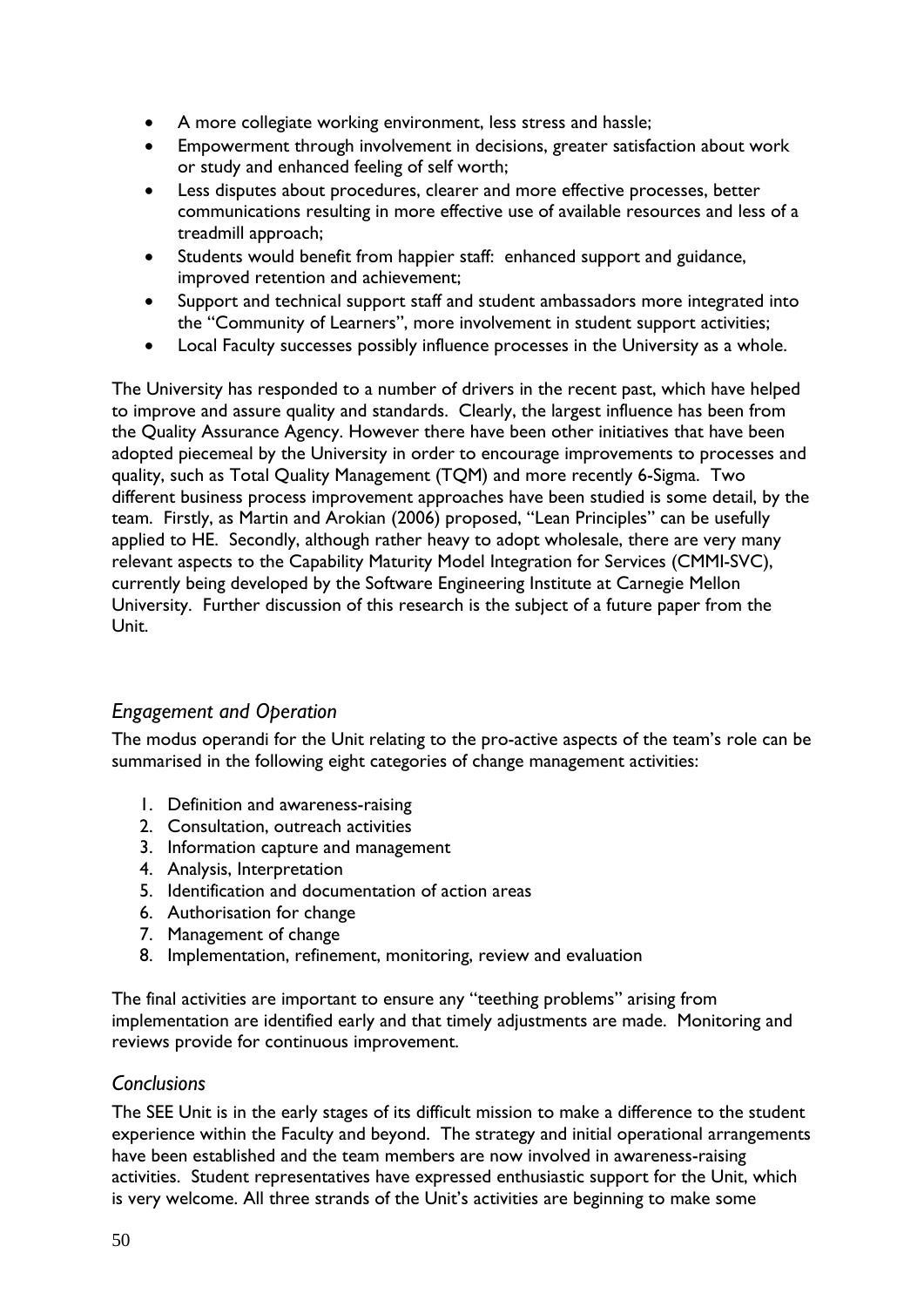impressions, for example aiding individual students with financial problems, influencing decisions about induction activities by listening to feedback, introducing new activities based on successful practice elsewhere.

The team members have been consulting with various parties to open multi-way negotiations about some well known recurrent problems. However it is clear that the sustainable solutions will take some time to be explored, agreed and implemented. Impediments encountered include office politics, silo mentality, reluctance to communicate.

To achieve sustained and excellent support systems for Faculty students requires an ethos of non-competitive collegiality across all staff in the Faculty and hopefully in time this will extend to all parts of the University. This involves actively collaborating and cooperating, aspiring to make systems work more smoothly and more efficiently.

Prioritisation is important to ensure that activities are proportional to the available team resources and that activities initiated are followed through to completion. The initial focus for the Unit is on improvements to the experience for enrolled students. The plan is to extend activities to encompass all Student Journey categories. Clearly the future of the Unit will be influenced by the perceived effectiveness and useful outcomes that result.

One final point for reflection that emerged from a study of organisations awarded for excellence in customer care: incentives are useful to encourage positive engagement with change. As the list of benefits provided earlier indicates, these need not be material or costly, but awareness of such incentives within learning communities can serve to facilitate the management of change.

## *References*

- Knoster, T., Villa, R.A., Thousand, J.S. (2000) *A framework for thinking about systems change*. In *Restructuring for caring and effective education: Piecing the puzzle together* (2nd ed.) ed. byVilla, R. and Thousand J., Baltimore: Paul H. Brookes: 93-128
- Kolmos, A., De Graaff, E. (2007) *'Process of changing to PBL'* in *Management of Change Implementation of Problem-Based and Project-Based Learning in Engineering* ed. by De Graaff, E. and Kolmos, A. Rotterdam / Taipei: Sense Publishers.
- Martin, S. and Arokiam, I. (2007) *An investigation into the application of Lean Techniques within the Education* Sector, Proceedings of the 2nd iPED Conference 2007. Held 10-11 September 2007, Coventry University: 58-67
- Villa, R. A., & Thousand, J. S. (Eds) (2005). *Creating an inclusive school* (2nd ed.). Alexandria, VA: Association for Supervision and Curriculum Development.
- Wilson-Medhurst, S (2008) *Towards Sustainable 'Activity Led Learning' Innovations in Teaching, Learning and Assessment* (unpublished paper)
- *Capability Maturity Model Integration for Services* (CMMI-SVC), Software Engineering Institute, Carnegie Mellon University [online]. Available from <http://www.sei.cmu.edu/cmmi/> [27 May 2008] and [http://www.sei.cmu.edu/cmmi/adoption/pdf/hollenbach\\_07.pdf](http://www.sei.cmu.edu/cmmi/adoption/pdf/hollenbach_07.pdf) [27 May 2008]